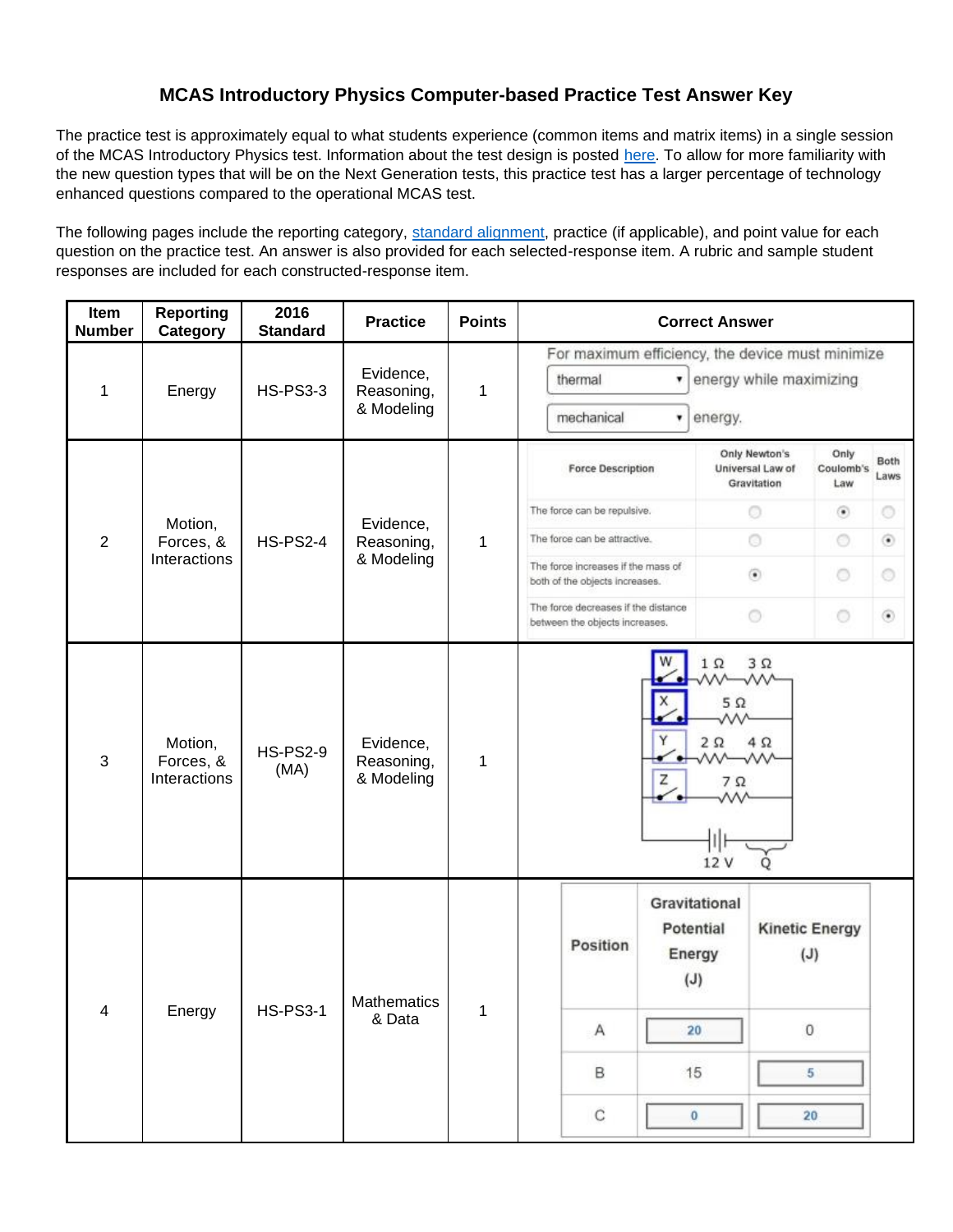| Item<br><b>Number</b> | <b>Reporting</b><br><b>Category</b>                                                                            | 2016<br><b>Standard</b> | <b>Practice</b>                       | <b>Points</b>  | <b>Correct Answer</b>                                                                                                                                                                                                       |                                 |                                                                                                                                                          |                                                                                  |                                          |  |
|-----------------------|----------------------------------------------------------------------------------------------------------------|-------------------------|---------------------------------------|----------------|-----------------------------------------------------------------------------------------------------------------------------------------------------------------------------------------------------------------------------|---------------------------------|----------------------------------------------------------------------------------------------------------------------------------------------------------|----------------------------------------------------------------------------------|------------------------------------------|--|
| 5                     | Energy                                                                                                         | <b>HS-PS3-5</b>         | Evidence,<br>Reasoning,<br>& Modeling | 1              | D                                                                                                                                                                                                                           |                                 |                                                                                                                                                          |                                                                                  |                                          |  |
|                       |                                                                                                                |                         |                                       |                | Part<br>A                                                                                                                                                                                                                   |                                 |                                                                                                                                                          | D                                                                                |                                          |  |
| 6                     | Motion,<br>Forces, &<br>Interactions                                                                           | <b>HS-PS2-1</b>         | <b>Mathematics</b><br>& Data          | $\overline{2}$ | Part<br>B                                                                                                                                                                                                                   |                                 | decrease                                                                                                                                                 | If the mass of the object is increased to<br>the acceleration of the object will | 6 kg and the net force remains the same, |  |
|                       |                                                                                                                |                         |                                       |                |                                                                                                                                                                                                                             | Observation                     |                                                                                                                                                          | Wave<br>Evidence                                                                 | Particle<br>Evidence                     |  |
| $\overline{7}$        | Waves                                                                                                          | <b>HS-PS4-3</b>         | None                                  | 1              |                                                                                                                                                                                                                             | light passes through two slits. | A pattern of bright and dark spots is seen when                                                                                                          | $\circledbullet$                                                                 | O                                        |  |
|                       |                                                                                                                |                         |                                       |                |                                                                                                                                                                                                                             |                                 | The higher the frequency of the light shined on a<br>metal surface, the greater the kinetic energy of<br>the electrons that are knocked off the surface. | Ō                                                                                | $_{\odot}$                               |  |
|                       |                                                                                                                |                         |                                       |                |                                                                                                                                                                                                                             | Least heat _<br>released        |                                                                                                                                                          | Most heat<br>released                                                            |                                          |  |
| 8                     | Energy                                                                                                         | HS-PS3-4a               | <b>Mathematics</b><br>& Data          | 1              |                                                                                                                                                                                                                             |                                 | Sample<br>Sample<br>W<br>x                                                                                                                               | Sample<br>Υ                                                                      |                                          |  |
| $\boldsymbol{9}$      | Motion,<br>Evidence,<br><b>HS-PS2-10</b><br>Forces, &<br>Reasoning,<br>1<br>(MA)<br>Interactions<br>& Modeling |                         | A                                     |                |                                                                                                                                                                                                                             |                                 |                                                                                                                                                          |                                                                                  |                                          |  |
| 10                    | Energy                                                                                                         | <b>HS-PS1-8</b>         | Evidence,<br>Reasoning,<br>& Modeling | 1              | When an atomic nucleus splits into fragments, a nuclear<br>process has occurred. The fragments<br>fission<br>۷.<br>kinetic<br>initially have<br>energy, which is transferred<br>to the surrounding medium as thermal energy |                                 | ۷<br>$\sim$                                                                                                                                              |                                                                                  |                                          |  |
| 11                    | Waves                                                                                                          | <b>HS-PS4-1</b>         | <b>Mathematics</b><br>& Data          | 1              |                                                                                                                                                                                                                             |                                 | D                                                                                                                                                        |                                                                                  |                                          |  |
|                       | Motion,                                                                                                        |                         | Evidence,                             |                | Device                                                                                                                                                                                                                      | Mass of Egg<br>(kg)             | Velocity of Egg<br>before Impact<br>(m/s)                                                                                                                | Time to Stop Egg<br>(s)                                                          | <b>Result</b>                            |  |
| 12                    | Forces, &<br>Interactions                                                                                      | <b>HS-PS2-3</b>         | Reasoning,                            | 1              | 4                                                                                                                                                                                                                           | 0.05                            | 14                                                                                                                                                       | 0.01                                                                             | egg broke                                |  |
|                       |                                                                                                                |                         | & Modeling                            |                | $\overline{\mathbf{2}}$                                                                                                                                                                                                     | 0.05                            | 14                                                                                                                                                       | 0.05.                                                                            | egg did not break                        |  |
|                       |                                                                                                                |                         |                                       |                | 3                                                                                                                                                                                                                           | 0.05                            | 14                                                                                                                                                       | 0, 10                                                                            | egg did not break                        |  |
| 13                    | Waves                                                                                                          | <b>HS-PS4-1</b>         | Evidence,<br>Reasoning,<br>& Modeling | 1              |                                                                                                                                                                                                                             |                                 | B                                                                                                                                                        |                                                                                  |                                          |  |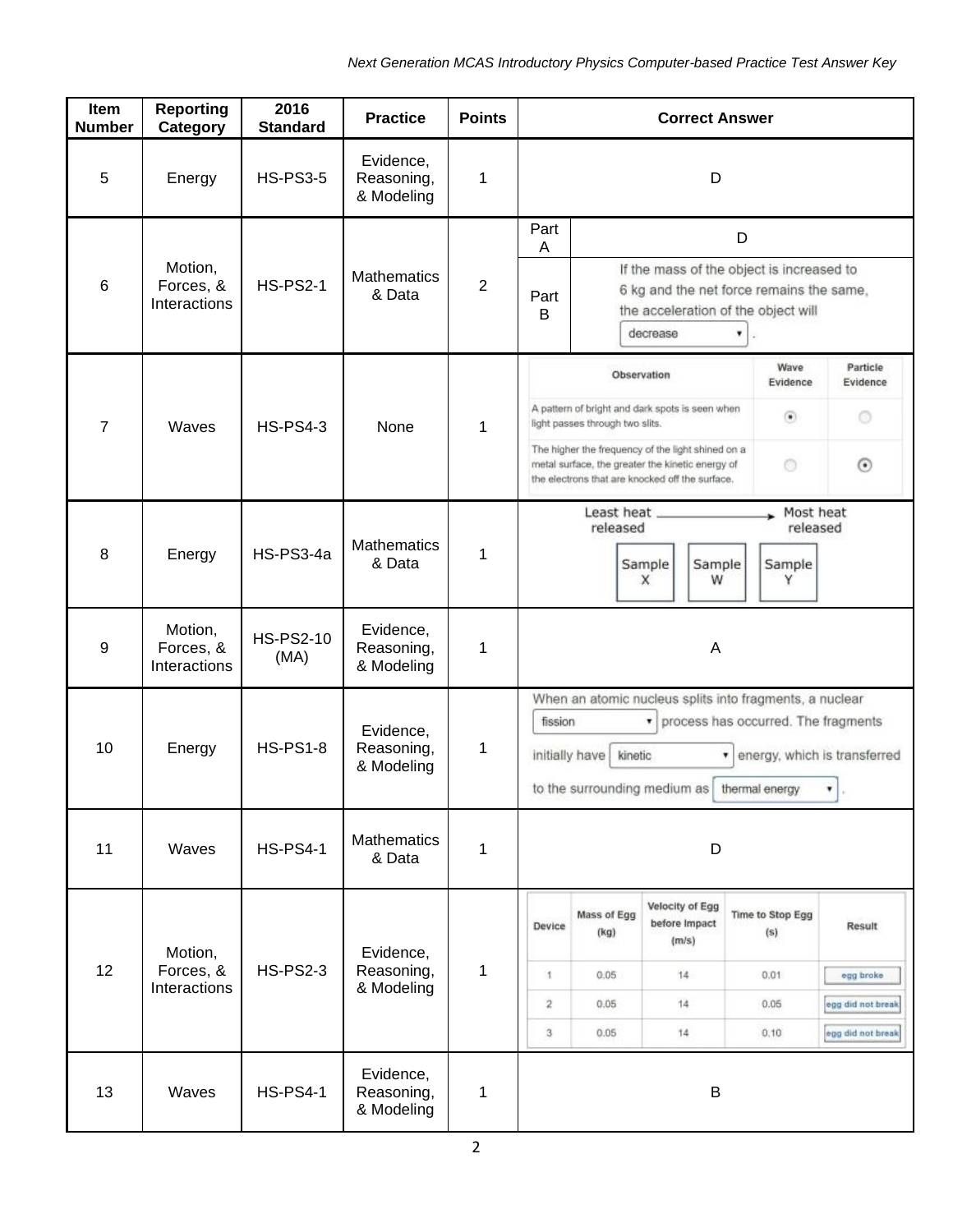ī

| Module: Students read about a scientific scenario or phenomenon and then answered three 1-point<br>questions, one 2-point question, and one constructed response question worth 3 points. Some modules will<br>have five 1-point questions and one 3-point constructed response question instead. |                                      |                          |                                       |                |                                                                                                                                                                                                                                                                          |
|---------------------------------------------------------------------------------------------------------------------------------------------------------------------------------------------------------------------------------------------------------------------------------------------------|--------------------------------------|--------------------------|---------------------------------------|----------------|--------------------------------------------------------------------------------------------------------------------------------------------------------------------------------------------------------------------------------------------------------------------------|
| Item<br><b>Number</b>                                                                                                                                                                                                                                                                             | <b>Reporting</b><br>Category         | 2016<br><b>Standard</b>  | <b>Practice</b>                       | <b>Points</b>  | <b>Correct Answer</b>                                                                                                                                                                                                                                                    |
| 14                                                                                                                                                                                                                                                                                                | Motion,<br>Forces, &<br>Interactions | <b>HS-PS2-2</b>          | <b>Mathematics</b><br>& Data          | 1              | B                                                                                                                                                                                                                                                                        |
| 15                                                                                                                                                                                                                                                                                                | Motion,<br>Forces, &<br>Interactions | <b>HS-PS2-10</b><br>(MA) | Evidence,<br>Reasoning,<br>& Modeling | 1              | $\mathsf C$                                                                                                                                                                                                                                                              |
| 16                                                                                                                                                                                                                                                                                                | Energy                               | <b>HS-PS3-1</b>          | Evidence,<br>Reasoning,<br>& Modeling | 1              | Energy When Carts Were Closest Together<br>1.25<br>Ŧ<br>Amount of Energy (J)<br>0.75<br>0.5<br>0.25<br>$\mathbf{O}$<br>,,,,,,,,,,,,,,<br>Gravitational<br>Magnetic Potential<br>Kinetic Energy<br>Potential Energy<br>Energy<br>Type of Energy                           |
| 17                                                                                                                                                                                                                                                                                                | Motion,<br>Forces, &<br>Interactions | <b>HS-PS2-2</b>          | <b>Mathematics</b><br>& Data          | $\overline{2}$ | During the collision in trial 1, momentum was<br>and kinetic energy was<br>conserved<br>not conserved<br>۳<br>Part<br>A<br>During the collision in trial 2, momentum was<br>and kinetic energy was<br>conserved<br>۷<br>conserved<br>$\mathbf{v}$ .<br>Part<br>D, E<br>B |
| 18                                                                                                                                                                                                                                                                                                | Motion,<br>Forces, &<br>Interactions | <b>HS-PS2-1</b>          | <b>Mathematics</b><br>& Data          | 3              | See scoring guide and sample student responses<br>below.<br>(Maximum of 3 points)                                                                                                                                                                                        |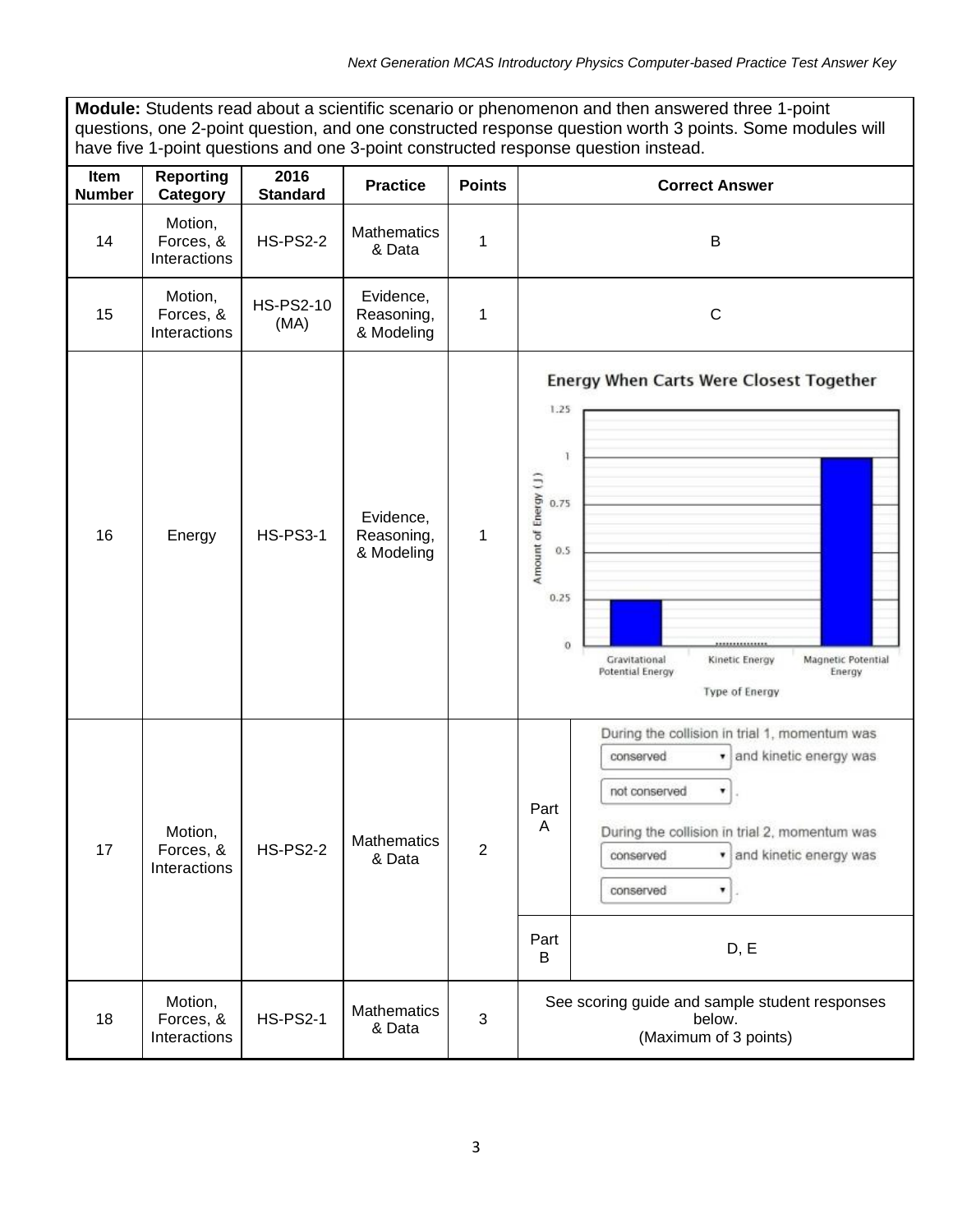| Item<br><b>Number</b> | <b>Reporting</b><br>Category         | 2016<br><b>Standard</b> | <b>Practice</b>              | <b>Points</b>  | <b>Correct Answer</b>                                                                                                                                                                                                                                                                               |
|-----------------------|--------------------------------------|-------------------------|------------------------------|----------------|-----------------------------------------------------------------------------------------------------------------------------------------------------------------------------------------------------------------------------------------------------------------------------------------------------|
| 19                    | Motion,<br>Forces, &<br>Interactions | <b>HS-PS2-4</b>         | <b>Mathematics</b><br>& Data | $\mathbf{1}$   | Least amount of force<br>Greatest amount of force<br>(0.09c)<br>(0.01c)(0.09c)<br>(0.04C)<br>(0.06c)<br>(0.09c)<br>$d = 2m$<br>$d = 8m$<br>$d = 4 m$                                                                                                                                                |
| 20                    | Motion,<br>Forces, &<br>Interactions | <b>HS-PS2-9</b><br>(MA) | <b>Mathematics</b><br>& Data | 1              | One of the following:<br>$R_1 =$<br>$12 \Omega$<br>$R_1 =$<br>$16\ \Omega$<br>12V<br>12V<br>$R_{2}$<br>$R_{2}$<br>8Ω                                                                                                                                                                                |
| 21                    | Energy                               | <b>HS-PS3-2</b>         | None                         | 1              | A                                                                                                                                                                                                                                                                                                   |
| 22                    | Waves                                | <b>HS-PS4-1</b>         | <b>Mathematics</b><br>& Data | $\overline{2}$ | Part<br>B<br>A<br>Sound waves travel through air at a speed that<br>v the speed at which<br>slower than<br>is.<br>they travel through brick.<br>Part<br>B<br>The 400 Hz sound wave traveling through air<br>v wavelength than the<br>has a<br>shorter<br>400 Hz sound wave traveling through brick. |
| 23                    | Energy                               | <b>HS-PS3-1</b>         | <b>Mathematics</b><br>& Data | $\overline{2}$ | Just before both objects hit the ground, object W's<br>kinetic energy was<br>• object X's<br>greater than<br>kinetic energy.<br>Just before both objects hit the ground, object W's<br>• object X's velocity.<br>velocity was equal to                                                              |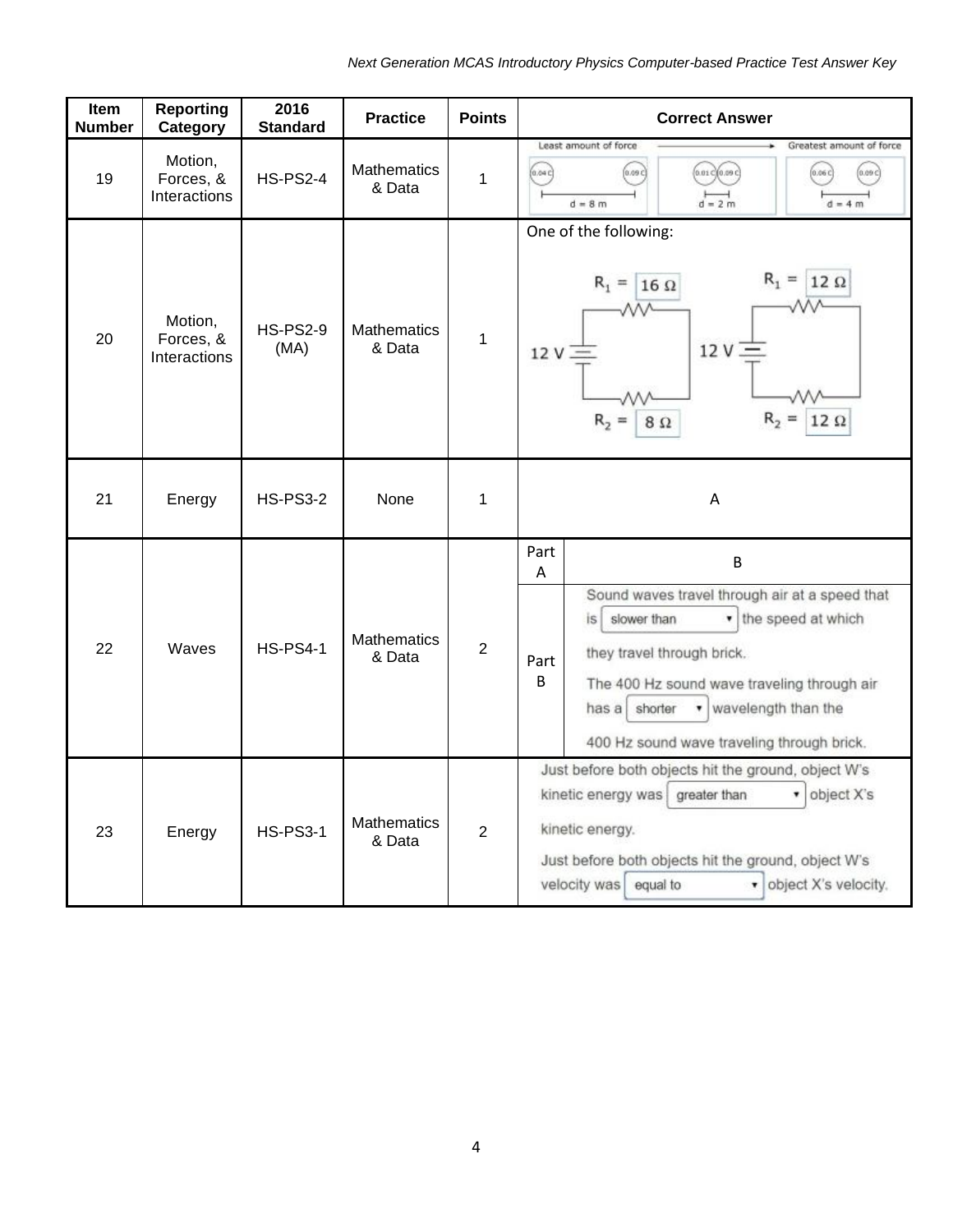| Item<br><b>Number</b> | <b>Reporting</b><br>Category         | 2016<br><b>Standard</b>  | <b>Practice</b>                       | <b>Points</b> | <b>Correct Answer</b>                                                                                                                                                                                                                                |
|-----------------------|--------------------------------------|--------------------------|---------------------------------------|---------------|------------------------------------------------------------------------------------------------------------------------------------------------------------------------------------------------------------------------------------------------------|
| 24                    | Energy                               | <b>HS-PS3-5</b>          | Evidence,<br>Reasoning,<br>& Modeling | 1             | $+$<br>Z                                                                                                                                                                                                                                             |
| 25                    | Motion,<br>Forces, &<br>Interactions | <b>HS-PS2-10</b><br>(MA) | Evidence,<br>Reasoning,<br>& Modeling | 1             | $\sf B$                                                                                                                                                                                                                                              |
| 26                    | Waves                                | <b>HS-PS4-5</b>          | Evidence,<br>Reasoning,<br>& Modeling | 1             | First, the wave<br>Second, the wave<br>Third, the wave<br>pulses moved<br>pulses met in the<br>pulses moved away<br>toward each other.<br>middle.<br>from each other.<br>$5 \text{ cm}$<br>5 cm<br>10 cm<br>Pulse W<br>Pulse X<br>Pulse X<br>Pulse W |
| 27                    | Motion,<br>Forces, &<br>Interactions | <b>HS-PS2-2</b>          | Mathematics<br>& Data                 | 1             | $V =$<br>$1.7$ m/s<br>$m_1 = 1.2$ kg<br>$m_2 = 0.5$ kg                                                                                                                                                                                               |
| 28                    | Energy                               | HS-PS3-4a                | Mathematics<br>& Data                 | 4             | See scoring guide and sample student responses<br>below.<br>(Maximum of 4 points)                                                                                                                                                                    |
| 29                    | Motion,<br>Forces, &<br>Interactions | <b>HS-PS2-9</b><br>(MA)  | Evidence,<br>Reasoning,<br>& Modeling | 4             | See scoring guide and sample student responses<br>below.<br>(Maximum of 4 points)                                                                                                                                                                    |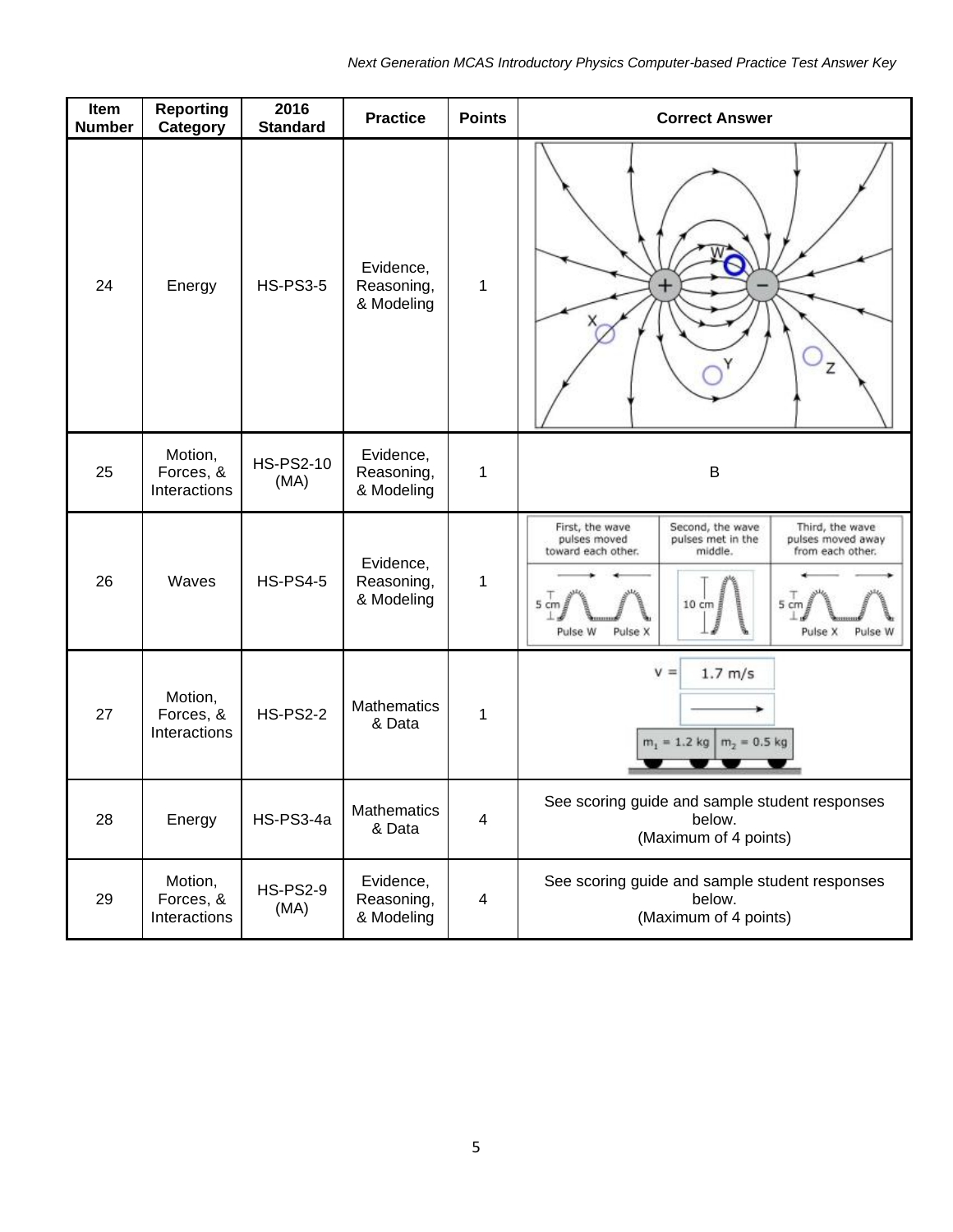# **Question 18: Scoring Guide**

| <b>Score</b> | <b>Description</b>                                                                                                                                                                                                                                                                                                                                                                              |
|--------------|-------------------------------------------------------------------------------------------------------------------------------------------------------------------------------------------------------------------------------------------------------------------------------------------------------------------------------------------------------------------------------------------------|
| 3            | The response demonstrates a thorough understanding of how to analyze the forces that act on<br>objects during collisions and how these forces affect the motion of each object. The response<br>correctly compares the forces between carts X and Y and explains the answer. The response also<br>correctly calculates the acceleration of cart X and the force on cart X during the collision. |
| 2            | The response demonstrates a partial understanding of how to analyze the forces that act on objects<br>during collisions and how these forces affect the motion of each object.                                                                                                                                                                                                                  |
|              | The response demonstrates a minimal understanding of how to analyze the forces that act on<br>objects during collisions and how these forces affect the motion of each object.                                                                                                                                                                                                                  |
|              | The response is incorrect or contains some correct work that is irrelevant to the skill or concept<br>being measured.                                                                                                                                                                                                                                                                           |

### **Question 18: Sample Student Responses** *(Actual Student Responses)*

| <b>Score</b> | Part         | <b>Student Response</b>                                                                                                                                                                    |
|--------------|--------------|--------------------------------------------------------------------------------------------------------------------------------------------------------------------------------------------|
| 3            | $\sf A$      | They are the same because of Newton's 3 <sup>rd</sup> law: for every action there is an equal and opposite<br>reaction.                                                                    |
|              | B            | а                                                                                                                                                                                          |
|              | $\mathsf C$  | = ma<br>$.5 \times$<br>$-41$<br>-2newtons                                                                                                                                                  |
|              | A            | X and Y exerted the forces of the same magnitude on each other as according to Newton's 3 <sup>rd</sup> law<br>which states that for every action there is an equal and opposite reaction. |
| 2            | B            | $V1 + a\Delta t$<br>$= a$<br>$-0.6$ ) ÷ 0.1 = a<br>69                                                                                                                                      |
|              | $\mathsf{C}$ | = ma<br>$0.5 \times (-4)$                                                                                                                                                                  |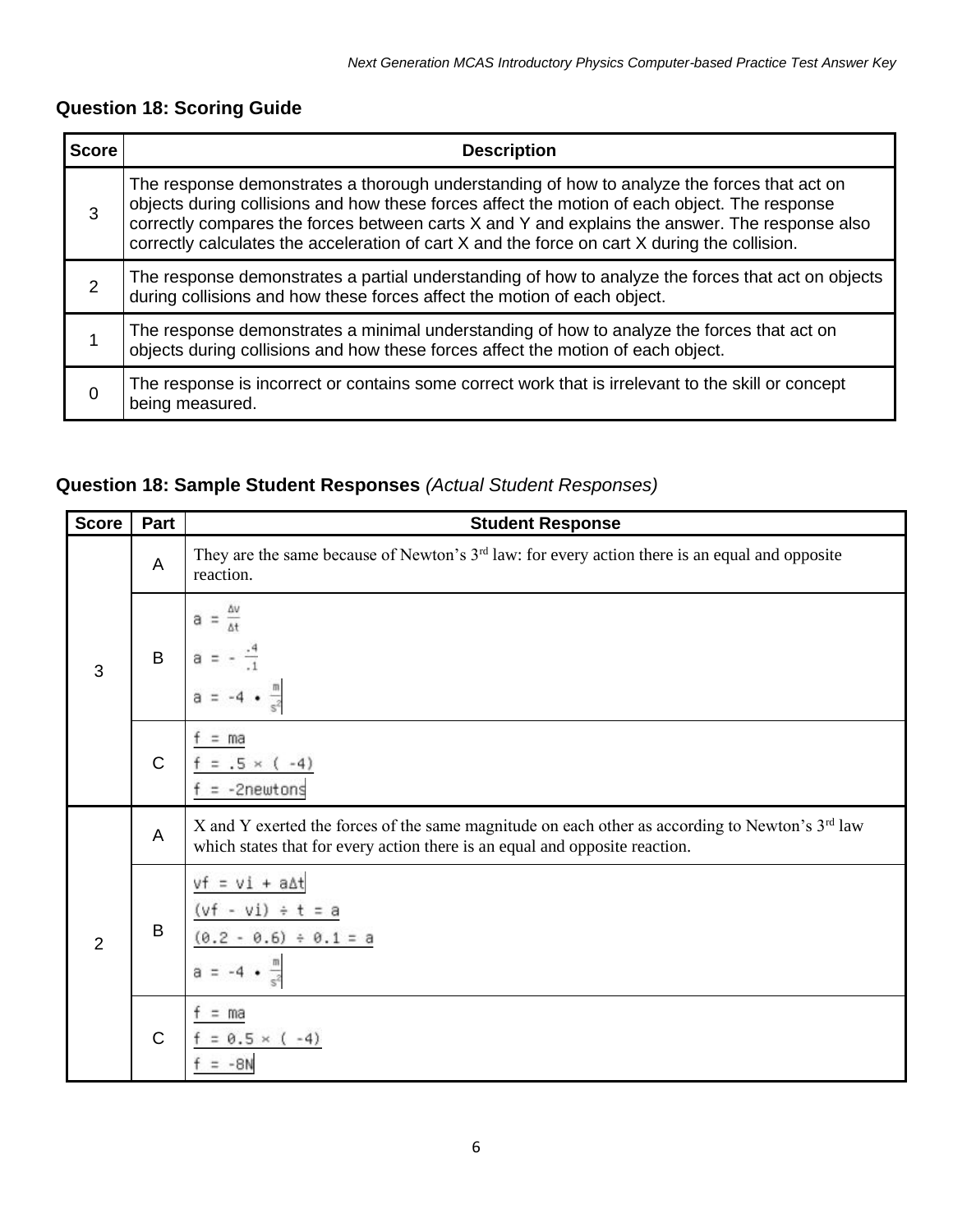|          | A            | The magnitude of the forces that cart X and cart Y exerted on each other during the collision were<br>different because cart Y was not moving but cart X was so Cart X exerted more force. |
|----------|--------------|--------------------------------------------------------------------------------------------------------------------------------------------------------------------------------------------|
| 1        | B            | a                                                                                                                                                                                          |
|          | $\mathsf{C}$ | ma                                                                                                                                                                                         |
|          | A            | Since Cart Y is .5 kilograms bigger than Cart X the force exerted was greater on cart X from Y than<br>from X on Y.                                                                        |
| $\Omega$ | B            | 6 meters per second<br>$T = .5$ seconds<br>meters per second squared                                                                                                                       |
|          | $\mathsf{C}$ | The Magnitude exerted on cart Y by X is $.5$ newtons                                                                                                                                       |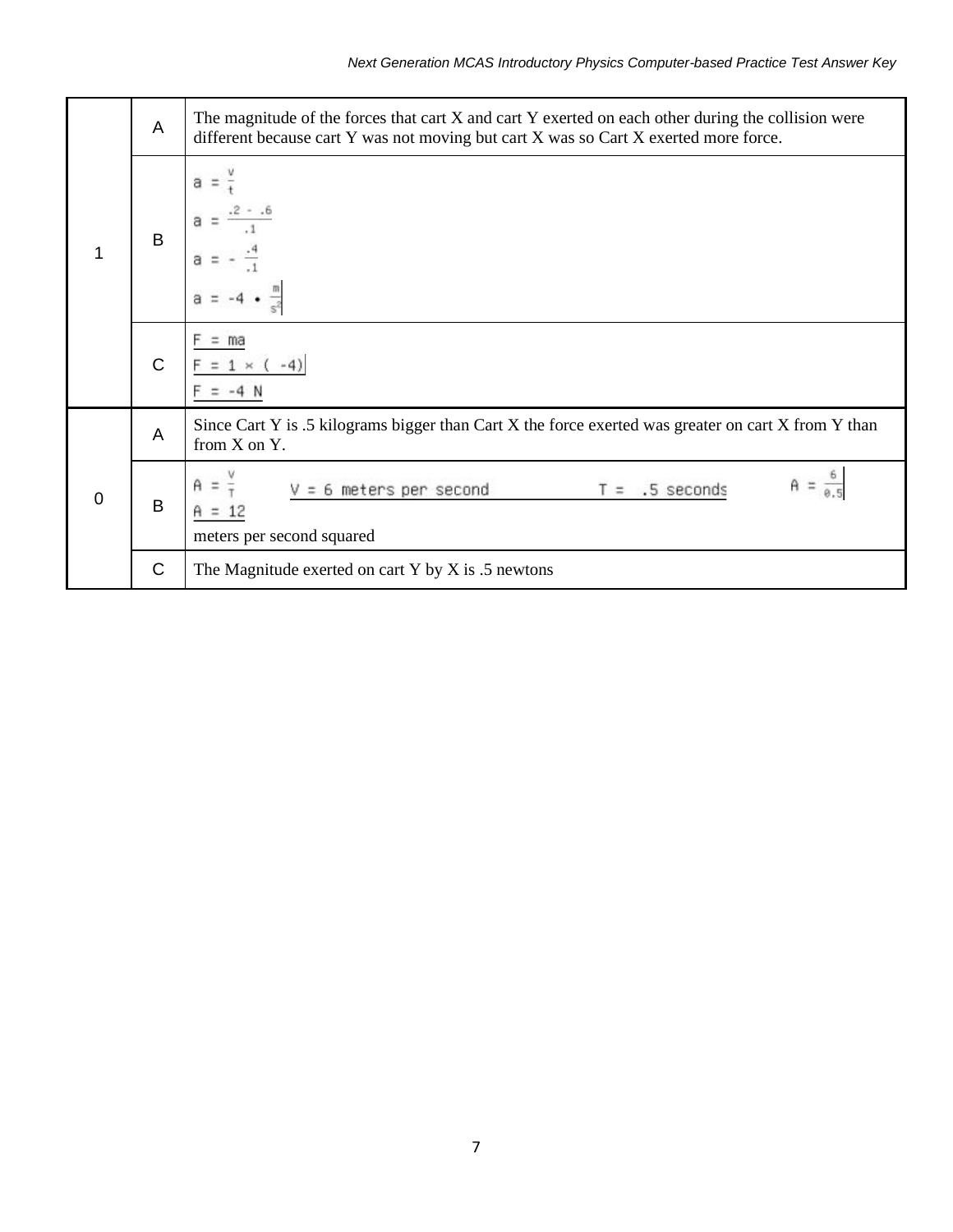| <b>Question 28: Scoring Guide</b> |  |  |  |
|-----------------------------------|--|--|--|
|-----------------------------------|--|--|--|

| <b>Score</b>   | <b>Description</b>                                                                                                                                                                                                                                                                                                                                                                                                                                                                                                                                                                                                                                        |
|----------------|-----------------------------------------------------------------------------------------------------------------------------------------------------------------------------------------------------------------------------------------------------------------------------------------------------------------------------------------------------------------------------------------------------------------------------------------------------------------------------------------------------------------------------------------------------------------------------------------------------------------------------------------------------------|
| 4              | The response demonstrates a thorough understanding of the relationship between thermal energy,<br>temperature change, mass, and specific heat. The response correctly calculates the thermal energy<br>absorbed by the water. The response clearly describes what happens to the temperature of the<br>water as it boils and explains the answer. The response correctly compares the amount of thermal<br>energy absorbed by the water in the first and second experiments and clearly explains the answer.<br>The response also clearly describes how using a material with a greater specific heat will affect the<br>time it takes to heat the block. |
| 3              | The response demonstrates a general understanding of the relationship between thermal energy,<br>temperature change, mass, and specific heat.                                                                                                                                                                                                                                                                                                                                                                                                                                                                                                             |
| $\overline{2}$ | The response demonstrates a limited understanding of the relationship between thermal energy,<br>temperature change, mass, and specific heat.                                                                                                                                                                                                                                                                                                                                                                                                                                                                                                             |
|                | The response demonstrates a minimal understanding of the relationship between thermal energy,<br>temperature change, mass, and specific heat.                                                                                                                                                                                                                                                                                                                                                                                                                                                                                                             |
| ∩              | The response is incorrect or contains some correct work that is irrelevant to the skill or concept<br>being measured.                                                                                                                                                                                                                                                                                                                                                                                                                                                                                                                                     |

# **Question 28: Sample Student Responses** *(Actual Student Responses)*

| <b>Score</b>                                                                                                                                                                                                                                                                                                                                                                                                             | Part         |                                                                                                                                                                                                                                                                                                                                                                            | <b>Student Response</b>                                                                                                                                                                                              |  |  |  |  |  |  |  |
|--------------------------------------------------------------------------------------------------------------------------------------------------------------------------------------------------------------------------------------------------------------------------------------------------------------------------------------------------------------------------------------------------------------------------|--------------|----------------------------------------------------------------------------------------------------------------------------------------------------------------------------------------------------------------------------------------------------------------------------------------------------------------------------------------------------------------------------|----------------------------------------------------------------------------------------------------------------------------------------------------------------------------------------------------------------------|--|--|--|--|--|--|--|
|                                                                                                                                                                                                                                                                                                                                                                                                                          | A            | $m = 200 g$<br>$Q = 50160J$                                                                                                                                                                                                                                                                                                                                                | $\Delta t = 80 - 20 = 60^{\circ}C$<br>$c = 4.18$ J/g· $^{\circ}C$<br>$Q = ?$ $Q = mc\Delta T$ $Q = 200(60)4.18$<br>The thermal energy absorbed by the water is 50160J. I used the heat equation to find this answer. |  |  |  |  |  |  |  |
| As the water starts to boil, or change from a liquid to a gas state, it under goes a phase change. Instead<br>of heat increasing the temperature of the water as it does when matter is not in a phase change, the<br>B<br>heat is used to change the state of the water and therefore is not used to increase the water's<br>4<br>temperature. For this reason, the water does not increase in temperature as it boils. |              |                                                                                                                                                                                                                                                                                                                                                                            |                                                                                                                                                                                                                      |  |  |  |  |  |  |  |
|                                                                                                                                                                                                                                                                                                                                                                                                                          | $\mathsf{C}$ | in this experiment, the water absorbs the same amount of thermal energy as in part (a). This is because<br>the change in temperature $(\Delta T)$ , specific heat (c) and mass (m) of the water do not change, so the<br>solution of the heat equation, $Q = mc\Delta T$ , will be the same as in part (a).                                                                |                                                                                                                                                                                                                      |  |  |  |  |  |  |  |
|                                                                                                                                                                                                                                                                                                                                                                                                                          | D            | If the block in experiment 2 were to have a higher specific heat, it will take more time to heat the<br>block. This is because specific heat is the amount of heat it takes per gram to raise one degree Celcius,<br>so if the specific heat is higher, it takes more energy to heat a certain amount, therefore taking more<br>time as the mass of the block is changing. |                                                                                                                                                                                                                      |  |  |  |  |  |  |  |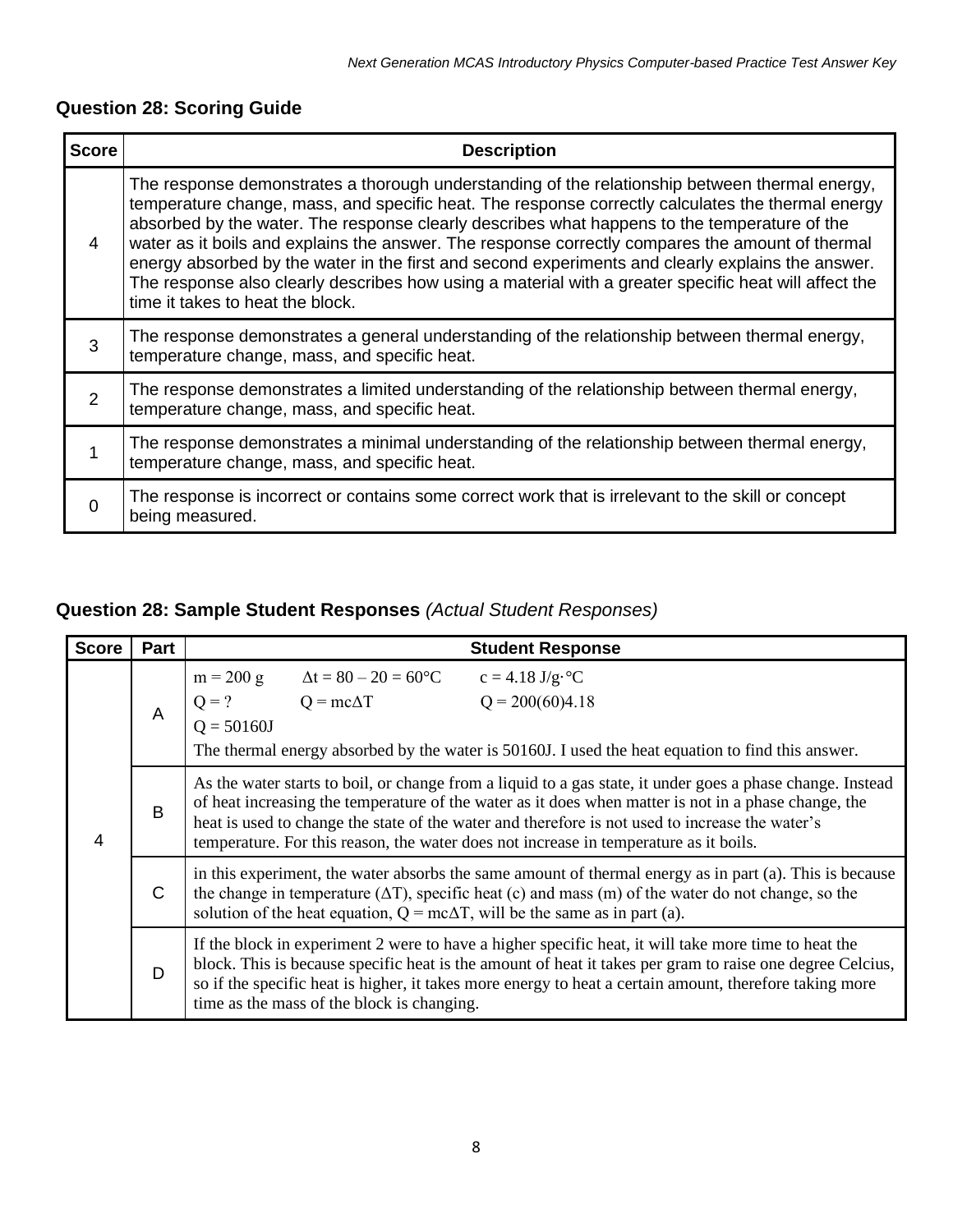|   | A            | $Q = heat$<br>$Q$ = mass x specific heat x $\Delta T$<br>200 g $\times$ 4.18 J/g·°C $\times$ 60°C<br>$80^{\circ}$ C - 20 $^{\circ}$ C T <sub>F</sub> - T <sub>I</sub><br>$50,160$ J                                                                                                             |  |  |  |  |  |  |  |
|---|--------------|-------------------------------------------------------------------------------------------------------------------------------------------------------------------------------------------------------------------------------------------------------------------------------------------------|--|--|--|--|--|--|--|
| 3 | B            | The temperature increases after a person boils it because the molecules move rapidly and heat is<br>traversed.                                                                                                                                                                                  |  |  |  |  |  |  |  |
|   | $\mathsf{C}$ | $Q = mc\Delta T$<br>$= 200g$ .45 J/g·°C 80°C - 20°C<br>5400 J for the iron block. 50,160 J for the water.                                                                                                                                                                                       |  |  |  |  |  |  |  |
|   | D            | The more specific heat it has the longer it will take to heat up because more heat energy is needed.                                                                                                                                                                                            |  |  |  |  |  |  |  |
|   | A            | $c = 4.18$ J/g·°C $\Delta T = 60$ °C<br>given: $m = 200$ g<br>find: thermal energy<br>formula: $Q = mc\Delta T$<br>math: (200)(4.18)(60)<br>answer: 50,160 J.                                                                                                                                   |  |  |  |  |  |  |  |
|   | B            | When the water starts to boil, the temperature will rise and get hotter and the adoms will start moving<br>faster.                                                                                                                                                                              |  |  |  |  |  |  |  |
| 2 | $\mathsf{C}$ | m = 200 g c = .45 J/g·°C $\Delta T = 60$ °C<br>thermal energy<br>$Q = mc\Delta T$<br>(200)(.45)(60)<br>5,400 J<br>The thermal Energy in part A was bigger than it was in part C because in part A, the specific heat was<br>4.18 J/g· $\rm ^{\circ}C$ and part C was .45 J/g· $\rm ^{\circ}C$ . |  |  |  |  |  |  |  |
|   | D            | The specific heat will affect the amount of time it takes to heat up the block because if it has a greater<br>specific heat, then it would take alot longer to heatup the block when you try and boil it.                                                                                       |  |  |  |  |  |  |  |
|   | A            | The thermal energy absorbed by the water would be 50160. I know because I multiplied the mass<br>$(200)$ by the specific heat $(4.18)$ by the change in temperature $(60)$ and it was 50160.                                                                                                    |  |  |  |  |  |  |  |
|   | B            | When the water boils the temperature gets much warmer.                                                                                                                                                                                                                                          |  |  |  |  |  |  |  |
| 1 | $\mathsf C$  | The amount of thermal energy absorbed by the water was less than it was in part A. Because the Iron<br>has a smaller heat capacity it made the thermal energy absorbed less.                                                                                                                    |  |  |  |  |  |  |  |
|   | D            | If you repeated the experiment with a block with a greater specific heat, it will take far less time to<br>heat the block.                                                                                                                                                                      |  |  |  |  |  |  |  |
|   | A            | The total thermal energy absorbed by the water is 1.19 J/g·C $^{\circ}$                                                                                                                                                                                                                         |  |  |  |  |  |  |  |
|   | B            | The temperature of the water rises as the more the water boils.                                                                                                                                                                                                                                 |  |  |  |  |  |  |  |
| 0 | $\mathsf C$  | The total thermal energy absorbed by the water is 11.1 $J/g \cdot C^{\circ}$ . In part a, the total thermal energy<br>absorbed by the water is $1.19 \text{ J/g} \cdot \text{C}^\circ$ . Theres a big difference from part A to Part C.                                                         |  |  |  |  |  |  |  |
|   | D            | repeating the second experiment will take faster because once heat hits the block it will heat up<br>automatically                                                                                                                                                                              |  |  |  |  |  |  |  |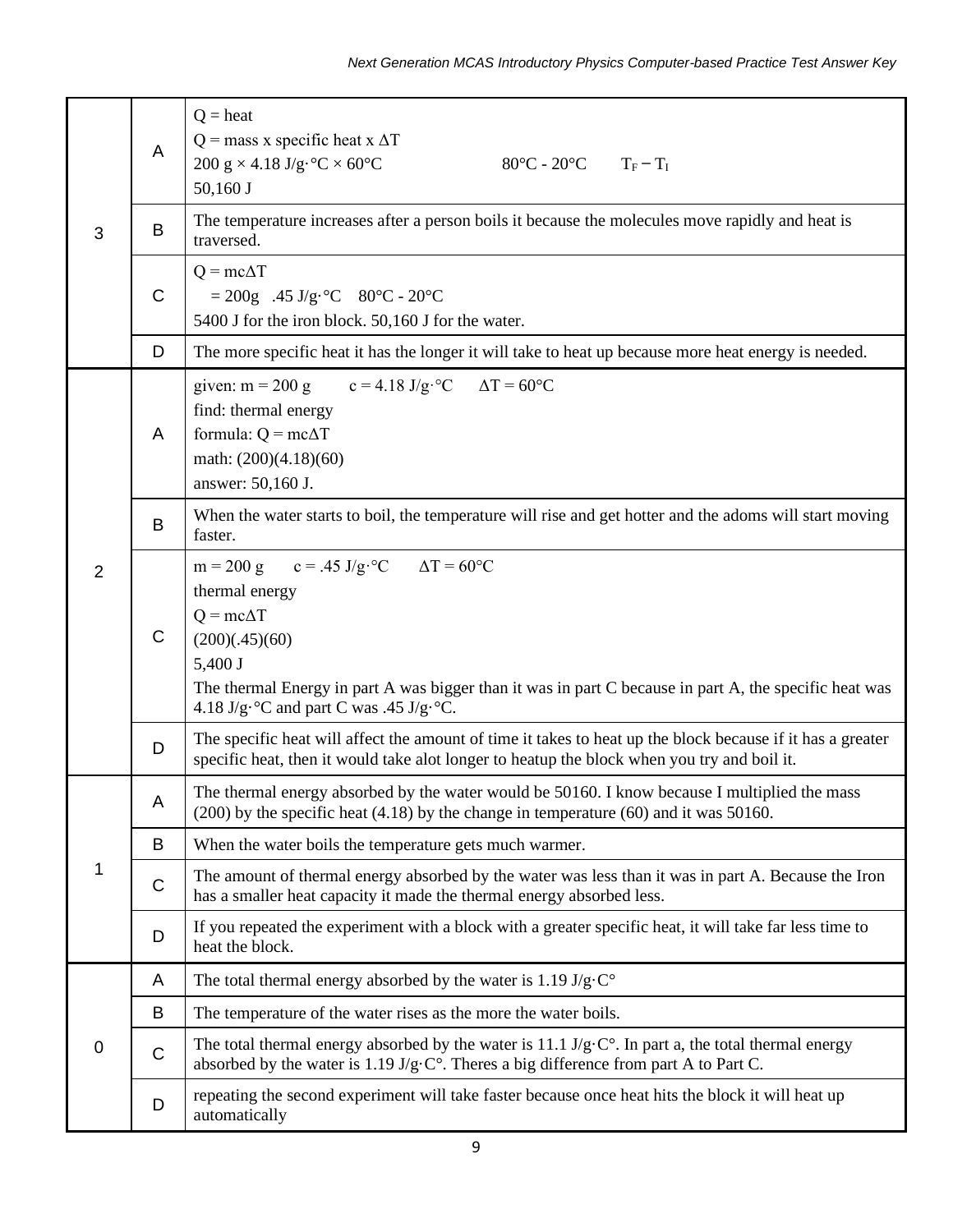### **Question 29: Scoring Guide**

| <b>Score</b>  | <b>Description</b>                                                                                                                                                                                                                                                                                                                                                                                                                                           |
|---------------|--------------------------------------------------------------------------------------------------------------------------------------------------------------------------------------------------------------------------------------------------------------------------------------------------------------------------------------------------------------------------------------------------------------------------------------------------------------|
| 4             | The response demonstrates a thorough understanding of current and resistance in series and<br>parallel circuits. The response correctly compares the brightness of bulbs X and Y when the switch<br>is open, and clearly describes what will happen to bulbs X and Y when the switch is closed. The<br>response also clearly describes one change that occurs when another bulb is added at point Z and<br>correctly calculates the current in this circuit. |
| 3             | The response demonstrates a general understanding of current and resistance in series and parallel<br>circuits.                                                                                                                                                                                                                                                                                                                                              |
| $\mathcal{P}$ | The response demonstrates a limited understanding of current and resistance in series and parallel<br>circuits.                                                                                                                                                                                                                                                                                                                                              |
|               | The response demonstrates a minimal understanding of current and resistance in series and parallel<br>circuits.                                                                                                                                                                                                                                                                                                                                              |
|               | The response is incorrect or contains some correct work that is irrelevant to the skill or concept<br>being measured.                                                                                                                                                                                                                                                                                                                                        |

#### **Question 29: Sample Student Responses** *(Actual Student Responses)*

| <b>Score</b> | Part | <b>Student Response</b>                                                                                                                                                                                            |
|--------------|------|--------------------------------------------------------------------------------------------------------------------------------------------------------------------------------------------------------------------|
| 4            | A    | When the switch is open bulb X and bulb Y both have the same brightness. They are each half as<br>bright as they would be if there was only one bulb.                                                              |
|              | B    | When the switch is closed both bulbs do not have the same brightness anymore. Bulb X will become<br>brighter and bulb Y will turn off.                                                                             |
|              | C    | One way this circuit functions differently is when an extra bulb is added, each bulb is less bright.<br>Since there are now 3 bulbs, each bulb becomes 1/3 as bright as it would be if there was only one<br>bulb. |
|              | D    | When the switch is open, this circuit has a current of 2 Amps. To get my answer I divided the 30 V<br>from the battery by the total of 15 $\Omega$ of resistance to get 2 A of current.                            |